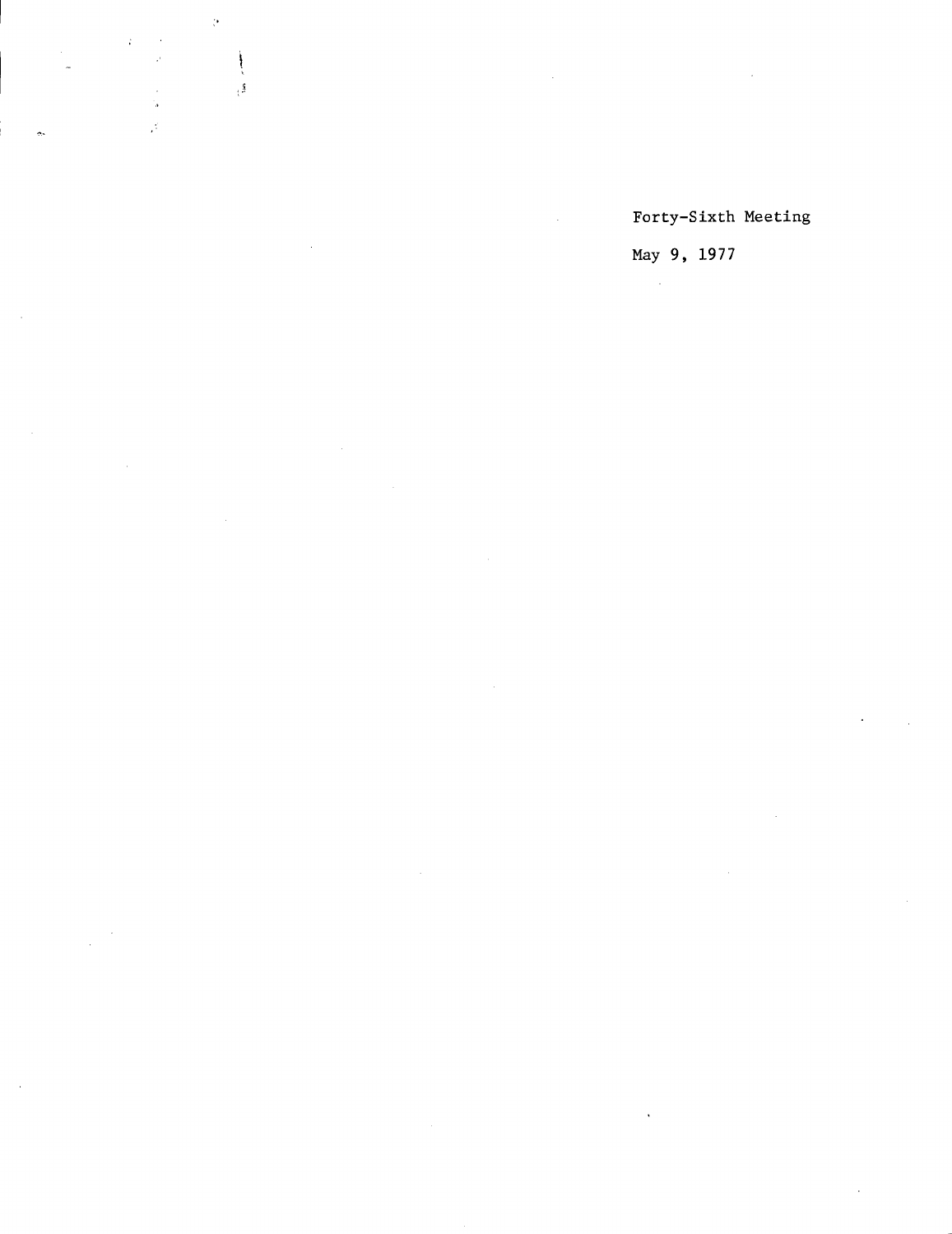The Minutes of the Forty-sixth meeting of the Executive Committee of the Faculty Council of Science held on Monday, May 9, 1977 at  $10:00$  a.m. in the Faculty Conference Room, 250 Allen Building.

Members Present: R.D. Connor, Chairman; Professors P. K. Isaac, B.D. Macpherson, C. Platt, K. (Mrs.) Subrahmaniam, A. Olchowecki, G. Robinson, D. Burton, H. Duckworth, Mr. G. Richardson, Secretary.

Regrets: Professor K. Stewart

Visitor: Mr. E. Lister

## 1. Approval of the Minutes of the Forty-fifth meeting

The minutes of the forty-fifth meeting held on January 25, 1977 were approved Burton (Duckworth).

#### $2.$ Matters Arising Therefrom

There were no matters arising from the minutes of the 45th meeting.

#### $3.$ Communications

 $\tau_{\rm m}$ 

There were no communications.

### 4. Selection of the Gold Medal Winners

The Chairman checked with Mr. Eric Lister as to the criteria for awarding the Gold Medals. Mr. Lister, having discussed this with the Director of Awards, Professor C. Henry, informed the Committee that the Gold Medal was awarded to the student achieving the highest standing in his/her graduating year.

Mr. Lister explained the material that he had prepared for this meeting. This material listed the top candidates in each category i.e. Honours and General.

It was subsequently moved Duckworth (Burton) that:

"the Gold Medal for general students for 1976/77 be awarded to Gordon, Linda Anne (360134)"

Unanimous

...2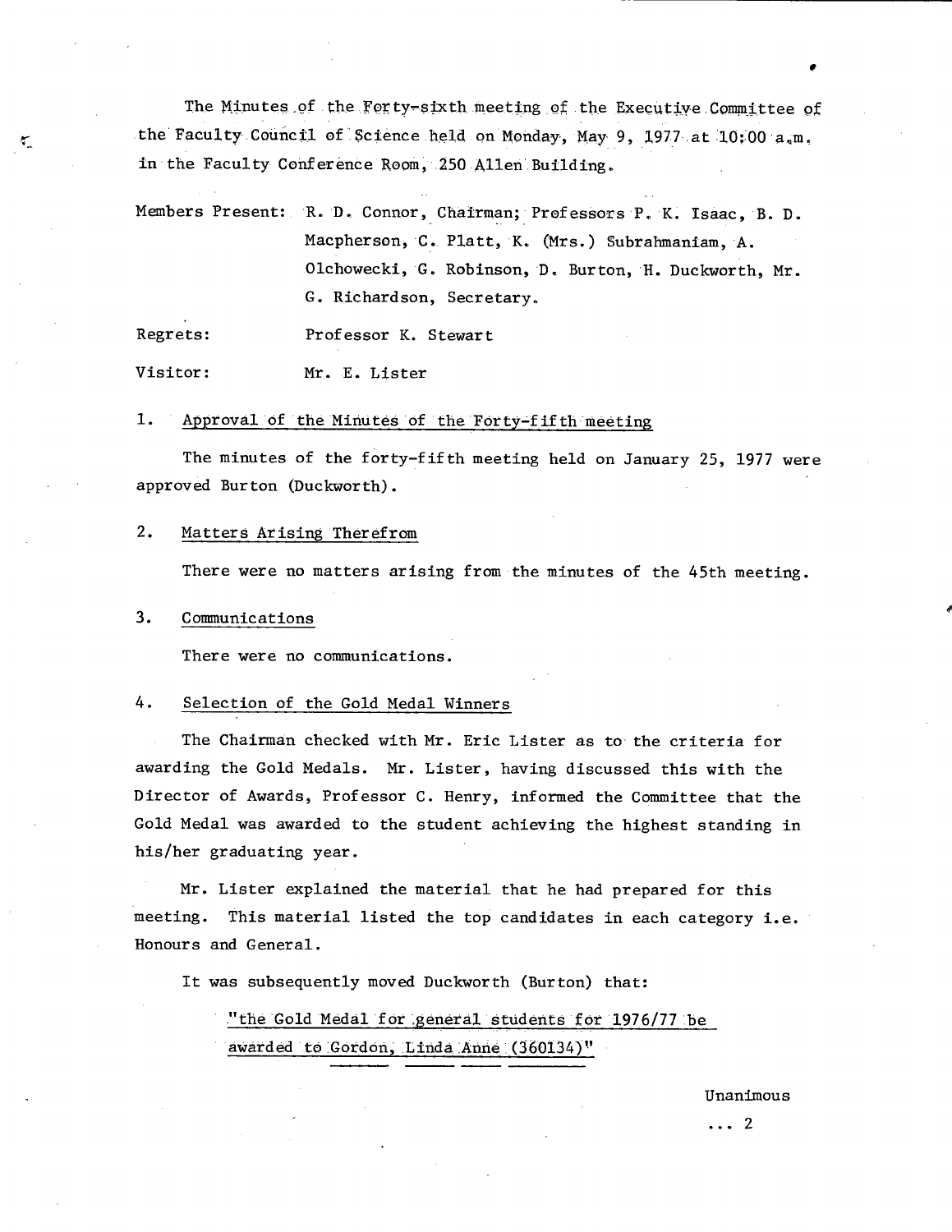$-2 -$ 

It was, moved Robinson (Olchowecki) that:

"the Gold Medal for Honours students for 1976/77 be

awarded to Sherrer, Angela Ellen (833185)"

Unanimous

## 5. Appointment to Student Standing Committee

The Chairman read a letter that he had received from Dean Cooke, past Chairman of the Student Standing Committee, requesting that the Executive Committee appoint two replacements to that committee. Three names had been suggested by Dean Cooke. The Executive Committee agreed to vote by secret ballot; the result was that Drs. Duckworth and Halvorson were elected. Their terms will be for three years commencing June 1, 1977.

Dean Macpherson requested the committee's advice regarding a replacement for Dr. Oretzki who because of illness was not likely to return to the committee for some time. It was suggested to Dean Macpherson that he ask one of the retiring members to fill in temporarily until Dr. Oretzki's return.

There being no further business the committee adjourned at 10:35 a.m.